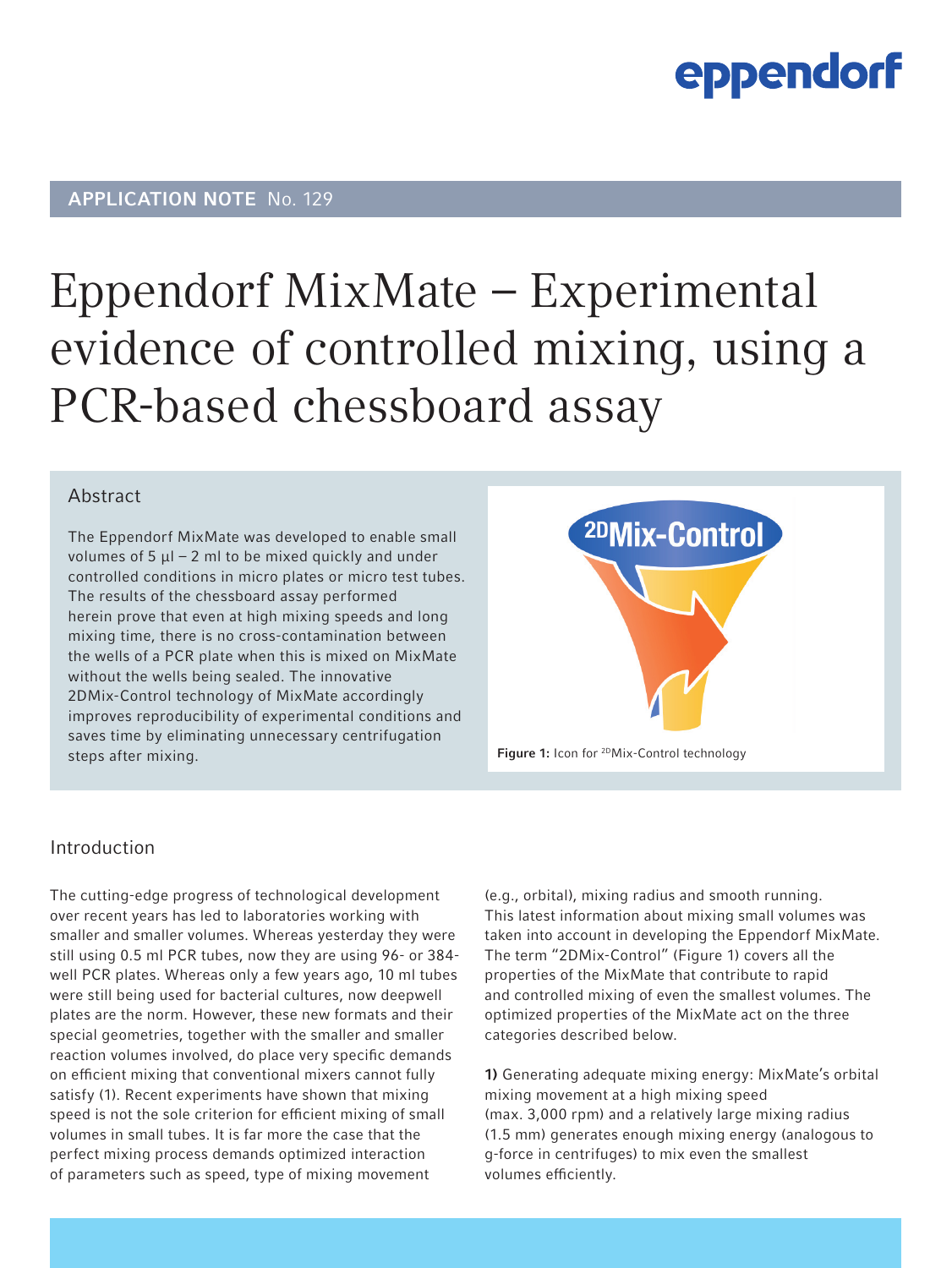2) Minimized loss of mixing energy: During MixMates's development, special attention was paid to reducing inherent vibration. Its smooth operation combined with its reliable stability ensures that all the mixing energy is available for mixing and not wasted through transmission of vibrations to the device or its surroundings.

3) Controlled transmission of energy from the device to the sample: Minimizing vertical movements enable a plane, 2-dimensional (2D) mixing stroke. This, in conjunction with the reliable plate holder, prevents uncontrolled chaotic motion of liquid and ensures a secure fit of all formats even at high mixing frequency.

MixMate's planar mixing without vertical movement, extreme running smoothness and great sturdiness allows it to control the movement of the liquid inside the tubes. This controlled mixing movement (anti-spill technology) prevents spilling or lid wetting in standard laboratory applications, thereby eliminating timeconsuming centrifugation steps after mixing, as well as preventing cross-contamination between individual wells.

The experiments described in this Application Note are intended to provide experimental evidence of controlled mixing. In order to prove that mixing with the MixMate does not lead to cross-contamination between different wells in a PCR plate, a so-called chessboard assay (2) was performed. To this end, template DNA or H2O as a

## Materials and Methods

#### "Chessboard assay" PCR setup

50 μl hot start PCR reaction preparations for amplifying a 535 bp fragment of the human ß globin gene (HBB), consisting of Eppendorf HotMasterMix and in each case 0.2 μM primer (sense: GGTTGGCCAATCTACTCCCAGG; antisense: GCTCACTCAGTGTGGCAAAG), were pipetted into Eppendorf twin.tec PCR Plates 96. To detect potential crosscontamination, either genomic DNA (final concentration 1 ng/ μl, Roche, Penzberg, Germany) or H2O as a negative control were pipetted into alternate wells as shown in Figure 2.

Practice of the patented polymerase chain reaction (PCR) process requires a license. The Eppendorf® Thermal Cycler in an Authorized Thermal Cycler and may be used with PCR licenses available from Applied Biosystems. Its use with Authorized Reagents also provides a limited PCR license in accordance with the label rights accompanying such reagents.

negative control were added to alternate 50 μl PCR preparations in a 96-well PCR plate. The PCR plate was then mixed for 10 min in the MixMate without the wells being sealed at the recommended mixing speed of 1,650 rpm (settings correspond to the MixMate's preprogrammed soft key for 96-well PCR plates: PCR 96/0.5). Subsequent to the PCR, PCR products were detected in agarose gels to allow potential cross-contamination to be detected. A tenth volume of the experimental preparations was then analyzed qualitatively in a 0.9 % agarose gel using ethidium bromide staining and DNA marker (100 bp DNA ladder, BioCat, Heidelberg, Germany).



Figure 2: Pipetting diagram of the chessboard assay: Template DNA (red) or water for the negative controls (white) were added to alternate wells of a 96-well PCR plate.

#### Mixing the PCR preparations

To provide evidence that the MixMate can mix the samples under controlled conditions and without wetting the lids, the readypipetted chessboard assay was mixed without sealing (i.e., with open wells) for 10 min at 1,650 rpm (soft key PCR 96/0.5). The plates for amplification were then subsequently.

#### PCR amplification and detection

PCR amplification was performed in a Mastercycler® ep gradient S thermocycler\* (Eppendorf) in accordance with the following temperature profile: initial denaturing for 2 min at 94 °C, 30 cycles of 30 s at 94 °C, 30 s at 60 °C and 30 s at 65 °C. Following addition of 6 μl 10x DNA Gel Loading Buffer (Eppendorf) to each well, the preparations were thoroughly mixed in the MixMate for 5 s at 1,650 rpm.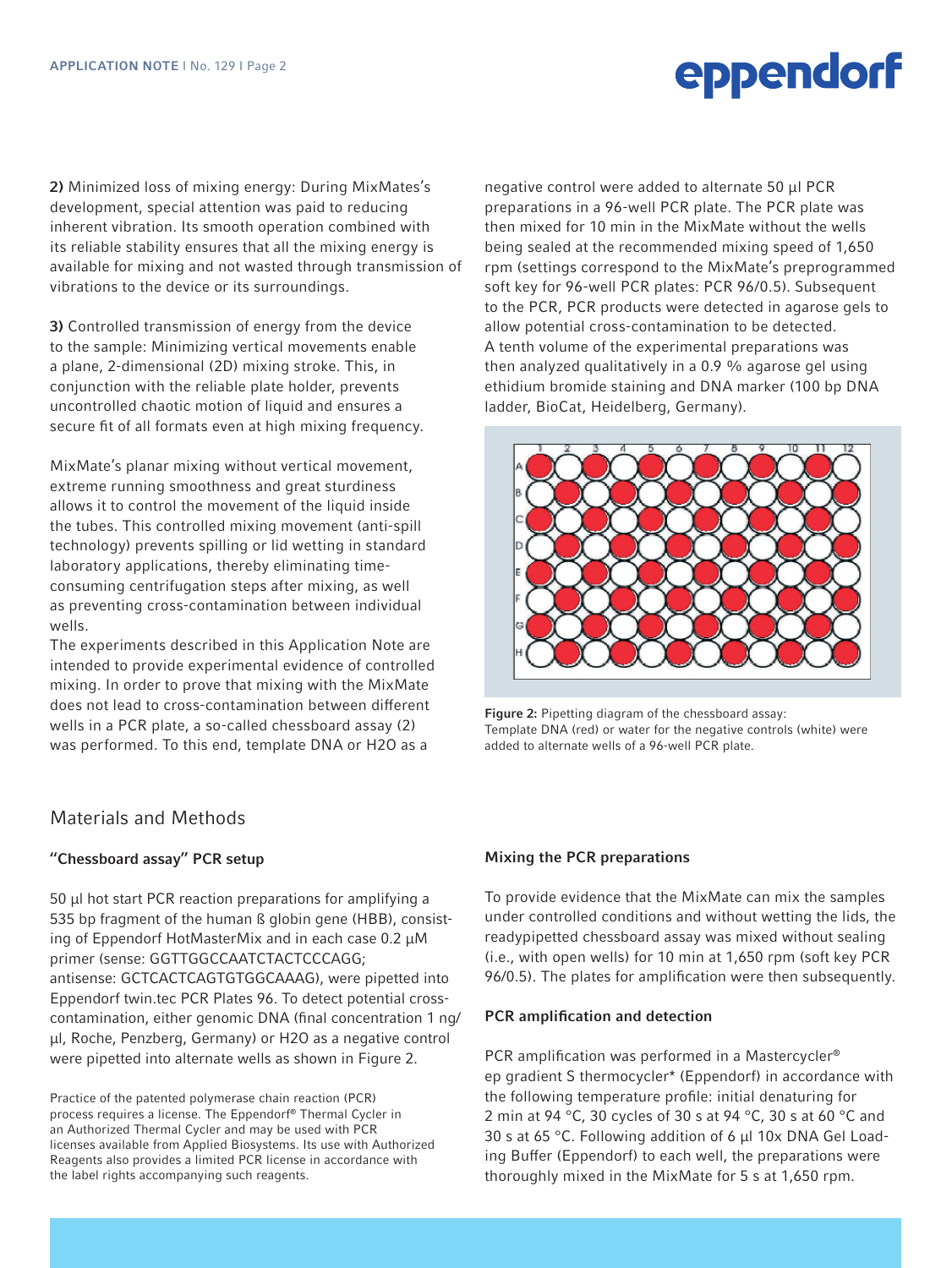### Results

To provide evidence of the anti-spill technology of the Eppendorf MixMate, PCR preparations pipetted in the pattern of a chessboard with and without template DNA were mixed before amplification in a 96-well PCR plate without the wells being sealed first. Although the MixMate requires just a few seconds to mix PCR preparations completely, the plates were mixed for10 min at 1,650 rpm without being sealed to demonstrate controlled mixing. As can be clearly seen from Figure 3, there is no crosscontamination or false-positive PCR signal in the negative controls (preparations without template DNA) as a result of the plate being mixed without being sealed, despite the relatively large PCR volume of 50 μl. Experiments performed to determine the sensitivity of the PCR system used showed that cross-contamination with less than 0.5 μl is enough to lead to a clearly visible PCR band (data not shown). To further demonstrate controlled mixing, the mixing stroke of the MixMate was photographed in time-lapse (Figure 4). The pictures show that the sample liquid moves orbital within the wells of the PCR plate without uncontrolled chaotic movements.



Figure 3: Amplification of 535 bp fragments of the human ß-globin gene (HBB): Template DNA (+) or water (-) were added to the PCR preparations in alternate wells of a 96-well PCR plate, as shown in Figure 1, and the plate was then mixed on the MixMate for 10 min at 1,650 rpm without being sealed. For the actual amplification process, the plates were then sealed with adhesive film. Despite open mixing on the MixMate, no crosscontamination was observed in any of the negative controls.

- A: Illustration of the 12 reaction products from Row C of the 96-well PCR plate separated by gel electrophoresis.
- B: Illustration of all 96 reaction products. To improve the illustration, the PCR signals of the individual gel images have been extracted and merged to match plate layout.



Figure 4: Time-lapse photography of controlled mixing with the Eppendorf MixMate: One well of a skirted Eppendorf twin.tec PCR Plate 96 filled with 75 μl water with dye Ponceau 4R is shown without mixing (left photo) and at 1,650 rpm mixing speed (4 time-lapse photos). Due to the 2DMix-Control technology, the liquid is forced into an orbital flow without chaotic movements, which enables controlled mixing without wetting the lid.